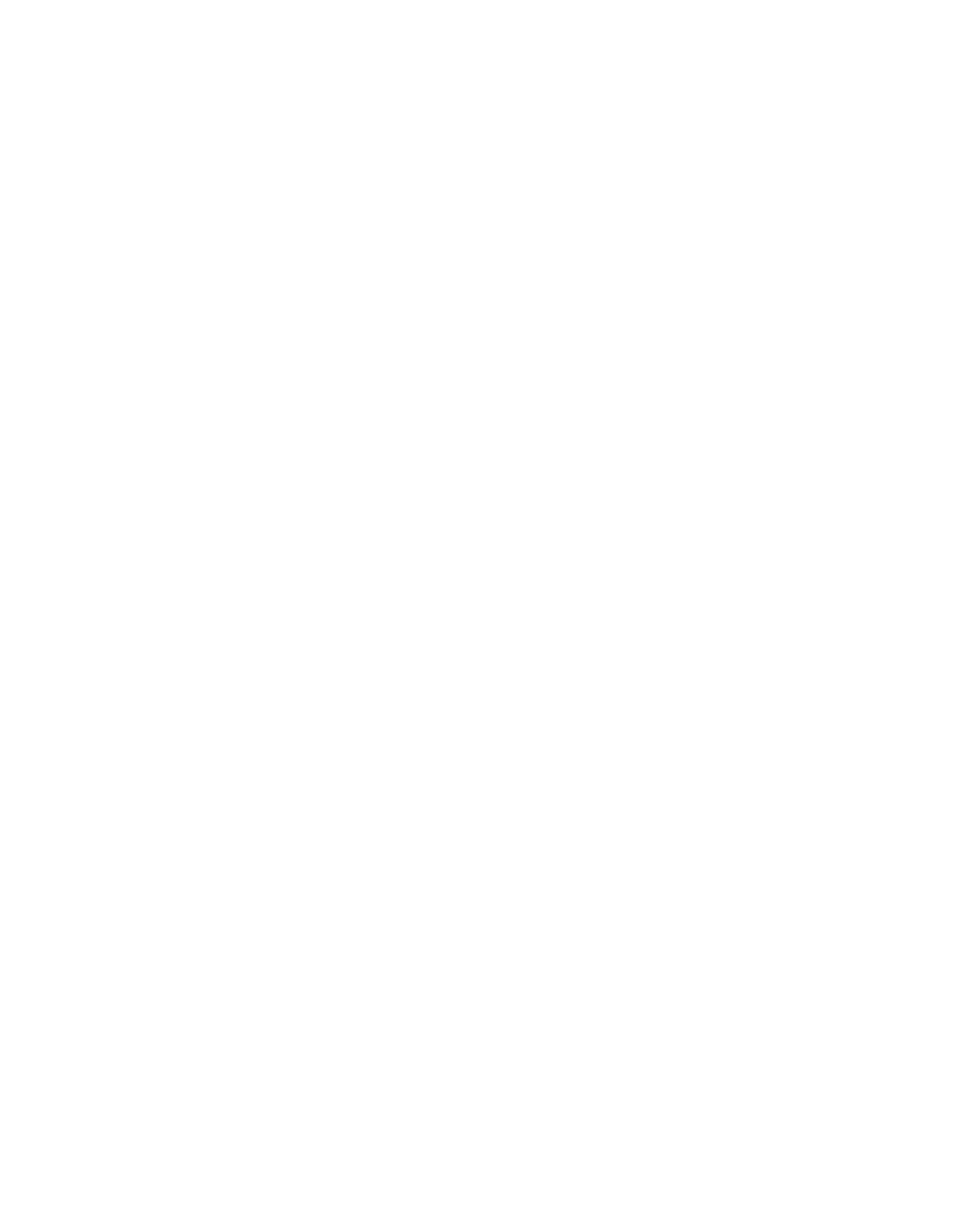# **Annex I**

## **"Reporting format on the implementation of Guidelines for the Determination of Liability and Compensation for Damages resulting from Pollution of the Marine Environment in the Mediterranean Sea Area1 "**

#### **PART 1 STATE OF THE ART**

# *Guideline 2- Purpose of the Guidelines*

| Question 1: Is PPP adopted and enacted in the Party's legislation?                |                          |                       |                                        |                           |  |  |  |
|-----------------------------------------------------------------------------------|--------------------------|-----------------------|----------------------------------------|---------------------------|--|--|--|
|                                                                                   |                          | ΙI                    |                                        | In process                |  |  |  |
| ⊔.<br>yes                                                                         |                          | no                    | $\Box$ yes                             | $\Box$ no                 |  |  |  |
| Please insert the definition of PPP:                                              |                          |                       | Please insert draft definition, if any |                           |  |  |  |
| Please insert the Title of the enacted law/s and<br>regulation/s,<br>Number/Date: |                          |                       |                                        |                           |  |  |  |
| Implementation constraints related to PPP application:                            |                          |                       |                                        |                           |  |  |  |
| Lack of legal implementation measures $\Box$ yes $\Box$ no                        |                          | $ves \Box no$<br>ш    | $\Box$ yes $\Box$ no                   | $\Box$ yes $\Box$ no      |  |  |  |
| Difficult polluter identification                                                 | $\Box$ yes $\Box$ no     | ⊔<br>$ves \cup no$    | $\Box$ yes<br>$\Box$<br>no             | $\Box$ ves<br>$\Box$ no   |  |  |  |
| Lack of Institutional capacit                                                     | $\Box$<br>yes<br>no<br>⊔ | ⊔<br>yes<br>$\Box$ no | $\sqcup$ yes $\sqcup$<br>no            | П<br>ves<br>no<br>$\perp$ |  |  |  |
| Lack of technical capacity                                                        | $\Box$ yes $\Box$ no     | ப<br>yes<br>$\Box$ no | $\Box$ yes<br>⊔<br>no                  | Ш<br>yes<br>$\Box$ no     |  |  |  |
| Other $3$                                                                         | $\Box$ yes $\Box$ no     | ⊔<br>ves<br>⊔ no      | $\Box$ yes<br>⊔<br>no                  | Ш<br>yes<br>$\sqcup$ no   |  |  |  |
| 3. Please specify any other constraints (optional)                                |                          |                       |                                        |                           |  |  |  |

 $\frac{1}{1}$ 

PPP : Polluter pays principle

<sup>3</sup> If you wish to specify « Other constraints », please enter the information in the row below that has the same number as the respective footnote.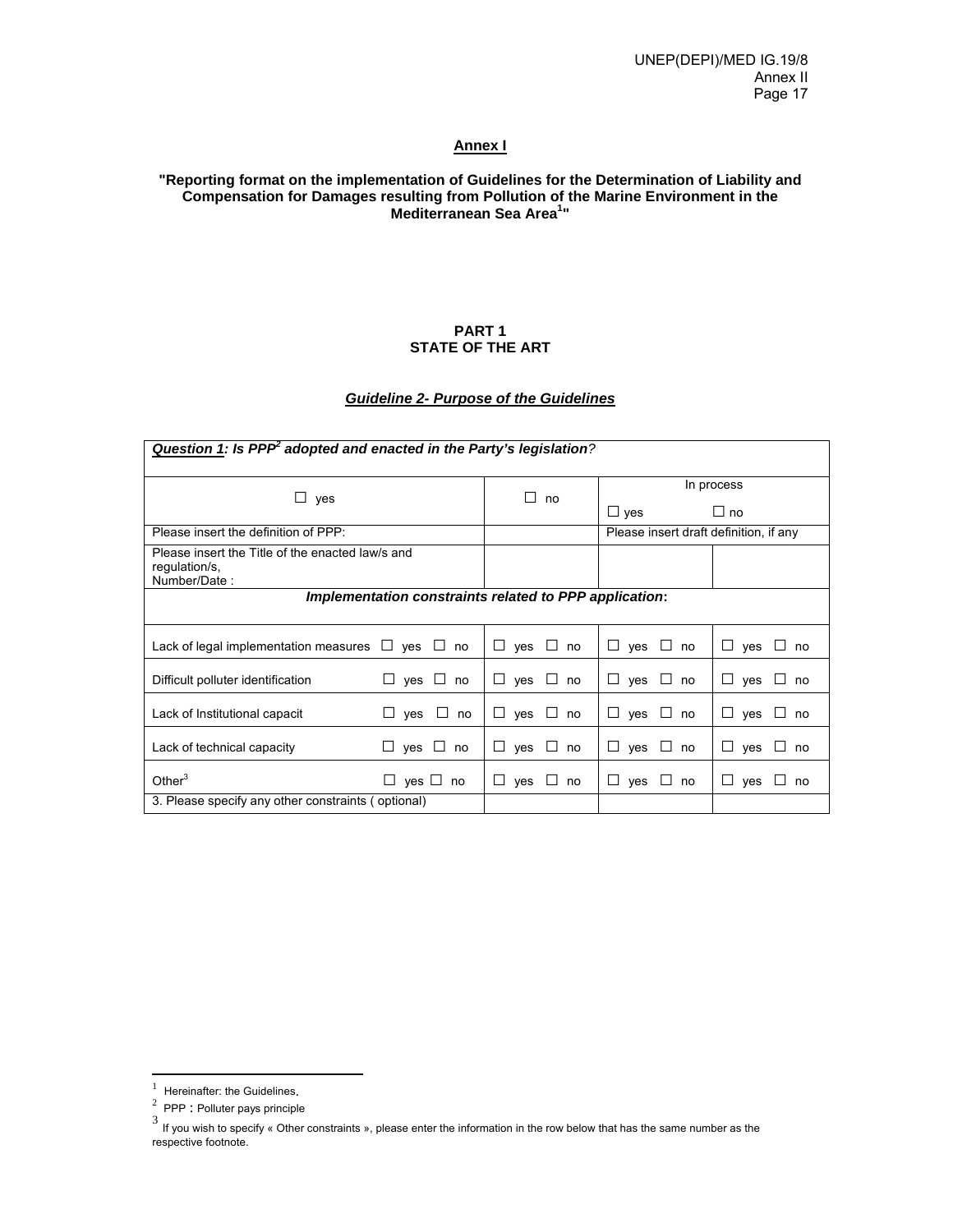| <b>Guideline 5 - Relationship with other Regimes</b> |  |  |  |  |
|------------------------------------------------------|--|--|--|--|
|------------------------------------------------------|--|--|--|--|

| <b>Question 2: Participation by the party in treaties relating to Liability&amp;Compensation regimes</b>                 |                                  |                               |                                      |                                                      |                                                                                                         |
|--------------------------------------------------------------------------------------------------------------------------|----------------------------------|-------------------------------|--------------------------------------|------------------------------------------------------|---------------------------------------------------------------------------------------------------------|
| <b>Title of the Treaty</b>                                                                                               | <b>Ratified or</b><br>acceded to | <b>Signed</b>                 | Reservations/<br><b>Declarations</b> | Intention to ratify<br>or ratification in<br>process | Other relevant<br>considerations,<br>including the text of<br>the reservations/<br>declarations, if any |
| (1) Convention on<br><b>Third Party Liability</b>                                                                        | 1) $\Box$ yes $\Box$ no          | 1) $\Box$ yes $\Box$ no       | 1) $\Box$ yes $\Box$ no              |                                                      |                                                                                                         |
| in.                                                                                                                      | $2 \square$ yes $\square$ no     | $2 \square$ yes $\square$ no  | $2 \square$ yes $\square$ no         |                                                      |                                                                                                         |
| the Field of Nuclear<br>Energy (Paris,                                                                                   | $3) \Box$ yes $\Box$ no          | $3) \square$ yes $\square$ no | $3) \square$ yes $\square$ no        | $\Box$ yes $\Box$ no                                 |                                                                                                         |
| 1960),<br>amended by (2)                                                                                                 | 4)□ yes □ no                     | 4)□ yes □ no                  | 4) $\Box$ yes $\Box$ no              |                                                      |                                                                                                         |
| <b>Additional Protocol</b><br>(Paris, 1964), by (3)<br>Protocol (Paris,<br>1982) and by (4)<br>Protocol (Paris,<br>2004) |                                  |                               |                                      |                                                      |                                                                                                         |
| (1) Convention<br>Supplementary to                                                                                       | 1) $\Box$ yes $\Box$ no          | 1) $\Box$ yes $\Box$ no       | 1) $\Box$ yes $\Box$ no              |                                                      |                                                                                                         |
| the                                                                                                                      | $2 \square$ yes $\square$ no     | $2 \square$ yes $\square$ no  | $2 \square$ yes $\square$ no         |                                                      |                                                                                                         |
| 1960 Paris<br>Convention on Third                                                                                        | $3) \Box$ yes $\Box$ no          | $3) \Box$ yes $\Box$ no       | $3) \Box$ yes $\Box$ no              | $\Box$ yes $\Box$ no                                 |                                                                                                         |
| Party Liability in the<br><b>Field of Nuclear</b><br>Energy (Brussels,<br>1963), amended by<br>(2) Additional            | $4)$ ves no                      | 4)□ yes □ no                  | $4 \square$ yes $\square$ no         |                                                      |                                                                                                         |
| Protocol (Paris,<br>1964), by (3)<br>Protocol<br>(Paris, 1982) and by<br>(4) Protocol (Paris,<br>2004)                   |                                  |                               |                                      |                                                      |                                                                                                         |
| International                                                                                                            |                                  |                               |                                      |                                                      |                                                                                                         |
| Convention on Civil<br>Liability for Oil<br><b>Pollution Damage</b><br>(London, 1992)                                    | $\Box$ yes $\Box$ no             | $\Box$ yes $\Box$ no          | $\Box$ yes $\Box$ no                 | $\Box$ yes $\Box$ no                                 |                                                                                                         |
| (1) Convention on<br>Civil Liability for                                                                                 | 1) $\Box$ yes $\Box$ no          | 1) $\Box$ yes $\Box$ no       | 1) $\Box$ yes $\Box$ no              | $\Box$ yes $\Box$ no                                 |                                                                                                         |
| Nuclear Damage<br>(Vienna, 1963),<br>amended by (2)<br>Protocol (Vienna,<br>1997)                                        | $2 \square$ yes $\square$ no     | $2 \square$ yes $\square$ no  | 2) $\Box$ yes $\Box$ no              |                                                      |                                                                                                         |
| Convention relating<br>to Civil Liability in                                                                             | $\Box$ yes $\Box$ no             | $\Box$ yes $\Box$ no          | $\Box$ yes $\Box$ no                 | $\Box$ yes $\Box$ no                                 |                                                                                                         |
| the<br><b>Field of Maritime</b><br>Carriage of Nuclear<br>Material (Brussels,<br>1971)                                   |                                  |                               |                                      |                                                      |                                                                                                         |
| International<br>Convention on the<br>Establishment of an<br><b>International Fund</b><br>for<br>Compensation for        | $\Box$ yes $\Box$ no             | $\Box$ yes $\Box$ no          | $\Box$ yes $\Box$ no                 | $\Box$ yes $\Box$ no                                 | $\Box$ yes $\Box$ no                                                                                    |
| Oil<br>Pollution Damage                                                                                                  |                                  |                               |                                      |                                                      |                                                                                                         |
| (London, 1992)<br>(1) Convention on                                                                                      | $1$ ) $\Box$ yes $\Box$ no       | $1$ $\equiv$ yes $\equiv$ no  | 1)⊟ yes<br>$\Box$ no                 | $1$ ) $\Box$ yes $\Box$ no                           | $1$ $\equiv$ yes $\equiv$ no                                                                            |
| <b>Limitation of Liability</b><br>for Maritime Claims<br>(London, 1976),<br>amended by (2)                               | $2$ ) $\Box$ yes $\Box$ no       | 2) $□$ yes $□$ no             | $2$ $\cup$ yes $\Box$ no             | $2$ ) $\Box$ yes $\Box$ no                           | $2$ $\cup$ yes $\Box$ no                                                                                |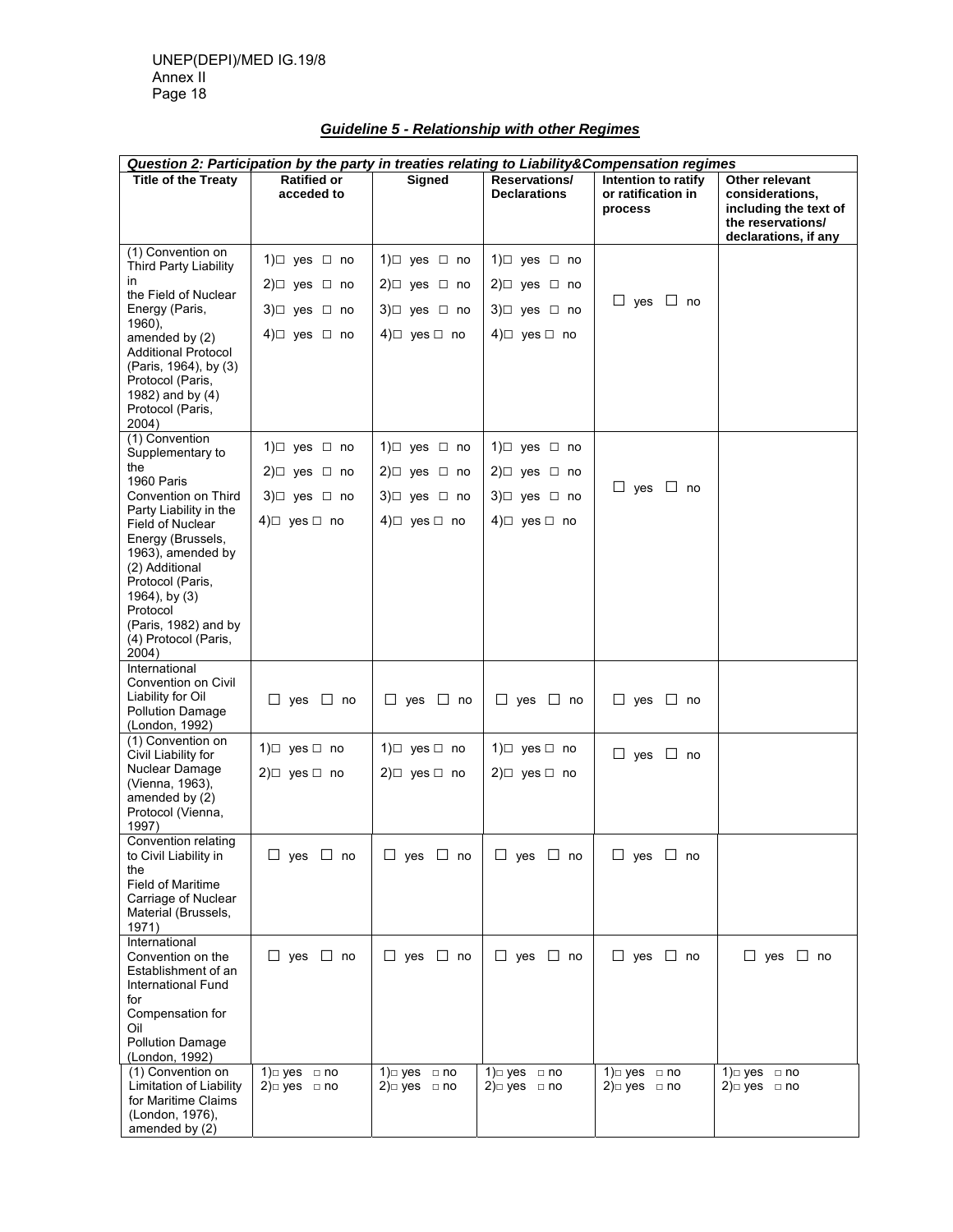#### UNEP(DEPI)/MED IG.19/8 Annex II Page 19

| Joint Protocol<br>$\neg$ yes<br>$\neg$ yes<br>$\neg$ yes<br>$\Box$ no<br>$\Box$ no<br>$\square$ yes<br>$\Box$ no<br>$\Box$ no<br>relating<br>to the Application of<br>the Vienna<br>Convention and the<br>Paris Convention<br>(Vienna, 1988)<br>Convention on Civil<br>$\Box$ yes $\Box$ no<br>$\Box$ yes $\Box$ no<br>$\Box$ yes $\Box$ no<br>$\Box$ yes $\Box$ no<br>Liability for Damage<br>Caused during<br>Carriage of<br>Dangerous Goods<br>by<br>Road, Rail and<br>Inland<br><b>Navigation Vessels</b><br>(Geneva, 1989)<br>International<br>$\Box$ yes $\Box$ no<br>$\Box$ yes $\Box$ no<br>$\Box$ yes $\Box$ no<br>$\Box$ yes $\Box$ no<br>Convention on<br>Liability and<br>Compensation for<br>Damage in<br>Connection with the<br>Carriage of<br>Hazardous and<br><b>Noxious Substances</b><br>by Sea<br>(London, 1996)<br>Convention on<br>Supplementary<br>$\Box$ yes $\Box$ no<br>$\Box$ yes $\Box$ no<br>$\Box$ yes $\Box$ no<br>$\Box$ yes $\Box$ no<br>Compensation for<br>Nuclear Damage<br>(Vienna, 1997)<br>Basel Protocol on<br>$\Box$ yes $\Box$ no<br>$\Box$ yes $\Box$ no<br>$\Box$ yes $\Box$ no<br>Liability and<br>$\Box$ yes $\Box$ no<br>Compensation for<br>Damage resulting<br>from Transboundary<br>Movements of<br><b>Hazardous Wastes</b><br>and their Disposal<br>(Basel, 1999)<br>International<br>$\Box$ yes $\Box$ no<br>$\Box$ yes $\Box$ no<br>$\Box$ yes $\Box$ no<br>Convention on Civil<br>$\Box$ yes $\Box$ no<br>Liability for Bunker<br>Oil Pollution<br>Damage<br>(London, 2001)<br>Protocol on Civil<br>$\Box$ yes $\Box$ no<br>$\Box$ yes $\Box$ no<br>$\Box$ yes $\Box$ no<br>$\Box$ yes $\Box$ no<br>Liability and<br>Compensation for<br>Damage Caused by<br>the Transboundary<br><b>Effects of Industrial</b><br>Accidents on<br>Transboundary<br>Waters (Kiev, 2003)<br>Protocol of 2003 to<br>$\Box$ yes $\Box$ no<br>$\Box$ yes $\Box$ no<br>$\Box$ yes $\Box$ no<br>the International<br>$\Box$ yes $\Box$ no<br>Convention on the<br>Establishment of an<br>International Fund<br>Compensation for<br>Oil<br><b>Pollution Damage</b> | Protocol (London,<br>1996) |  |  |  |  |  |
|-------------------------------------------------------------------------------------------------------------------------------------------------------------------------------------------------------------------------------------------------------------------------------------------------------------------------------------------------------------------------------------------------------------------------------------------------------------------------------------------------------------------------------------------------------------------------------------------------------------------------------------------------------------------------------------------------------------------------------------------------------------------------------------------------------------------------------------------------------------------------------------------------------------------------------------------------------------------------------------------------------------------------------------------------------------------------------------------------------------------------------------------------------------------------------------------------------------------------------------------------------------------------------------------------------------------------------------------------------------------------------------------------------------------------------------------------------------------------------------------------------------------------------------------------------------------------------------------------------------------------------------------------------------------------------------------------------------------------------------------------------------------------------------------------------------------------------------------------------------------------------------------------------------------------------------------------------------------------------------------------------------------------------------------------------------------------------------------------|----------------------------|--|--|--|--|--|
|                                                                                                                                                                                                                                                                                                                                                                                                                                                                                                                                                                                                                                                                                                                                                                                                                                                                                                                                                                                                                                                                                                                                                                                                                                                                                                                                                                                                                                                                                                                                                                                                                                                                                                                                                                                                                                                                                                                                                                                                                                                                                                 |                            |  |  |  |  |  |
|                                                                                                                                                                                                                                                                                                                                                                                                                                                                                                                                                                                                                                                                                                                                                                                                                                                                                                                                                                                                                                                                                                                                                                                                                                                                                                                                                                                                                                                                                                                                                                                                                                                                                                                                                                                                                                                                                                                                                                                                                                                                                                 |                            |  |  |  |  |  |
|                                                                                                                                                                                                                                                                                                                                                                                                                                                                                                                                                                                                                                                                                                                                                                                                                                                                                                                                                                                                                                                                                                                                                                                                                                                                                                                                                                                                                                                                                                                                                                                                                                                                                                                                                                                                                                                                                                                                                                                                                                                                                                 |                            |  |  |  |  |  |
|                                                                                                                                                                                                                                                                                                                                                                                                                                                                                                                                                                                                                                                                                                                                                                                                                                                                                                                                                                                                                                                                                                                                                                                                                                                                                                                                                                                                                                                                                                                                                                                                                                                                                                                                                                                                                                                                                                                                                                                                                                                                                                 |                            |  |  |  |  |  |
|                                                                                                                                                                                                                                                                                                                                                                                                                                                                                                                                                                                                                                                                                                                                                                                                                                                                                                                                                                                                                                                                                                                                                                                                                                                                                                                                                                                                                                                                                                                                                                                                                                                                                                                                                                                                                                                                                                                                                                                                                                                                                                 |                            |  |  |  |  |  |
|                                                                                                                                                                                                                                                                                                                                                                                                                                                                                                                                                                                                                                                                                                                                                                                                                                                                                                                                                                                                                                                                                                                                                                                                                                                                                                                                                                                                                                                                                                                                                                                                                                                                                                                                                                                                                                                                                                                                                                                                                                                                                                 |                            |  |  |  |  |  |
|                                                                                                                                                                                                                                                                                                                                                                                                                                                                                                                                                                                                                                                                                                                                                                                                                                                                                                                                                                                                                                                                                                                                                                                                                                                                                                                                                                                                                                                                                                                                                                                                                                                                                                                                                                                                                                                                                                                                                                                                                                                                                                 |                            |  |  |  |  |  |
|                                                                                                                                                                                                                                                                                                                                                                                                                                                                                                                                                                                                                                                                                                                                                                                                                                                                                                                                                                                                                                                                                                                                                                                                                                                                                                                                                                                                                                                                                                                                                                                                                                                                                                                                                                                                                                                                                                                                                                                                                                                                                                 |                            |  |  |  |  |  |
|                                                                                                                                                                                                                                                                                                                                                                                                                                                                                                                                                                                                                                                                                                                                                                                                                                                                                                                                                                                                                                                                                                                                                                                                                                                                                                                                                                                                                                                                                                                                                                                                                                                                                                                                                                                                                                                                                                                                                                                                                                                                                                 |                            |  |  |  |  |  |
|                                                                                                                                                                                                                                                                                                                                                                                                                                                                                                                                                                                                                                                                                                                                                                                                                                                                                                                                                                                                                                                                                                                                                                                                                                                                                                                                                                                                                                                                                                                                                                                                                                                                                                                                                                                                                                                                                                                                                                                                                                                                                                 |                            |  |  |  |  |  |
|                                                                                                                                                                                                                                                                                                                                                                                                                                                                                                                                                                                                                                                                                                                                                                                                                                                                                                                                                                                                                                                                                                                                                                                                                                                                                                                                                                                                                                                                                                                                                                                                                                                                                                                                                                                                                                                                                                                                                                                                                                                                                                 |                            |  |  |  |  |  |
|                                                                                                                                                                                                                                                                                                                                                                                                                                                                                                                                                                                                                                                                                                                                                                                                                                                                                                                                                                                                                                                                                                                                                                                                                                                                                                                                                                                                                                                                                                                                                                                                                                                                                                                                                                                                                                                                                                                                                                                                                                                                                                 |                            |  |  |  |  |  |
|                                                                                                                                                                                                                                                                                                                                                                                                                                                                                                                                                                                                                                                                                                                                                                                                                                                                                                                                                                                                                                                                                                                                                                                                                                                                                                                                                                                                                                                                                                                                                                                                                                                                                                                                                                                                                                                                                                                                                                                                                                                                                                 |                            |  |  |  |  |  |
|                                                                                                                                                                                                                                                                                                                                                                                                                                                                                                                                                                                                                                                                                                                                                                                                                                                                                                                                                                                                                                                                                                                                                                                                                                                                                                                                                                                                                                                                                                                                                                                                                                                                                                                                                                                                                                                                                                                                                                                                                                                                                                 |                            |  |  |  |  |  |
|                                                                                                                                                                                                                                                                                                                                                                                                                                                                                                                                                                                                                                                                                                                                                                                                                                                                                                                                                                                                                                                                                                                                                                                                                                                                                                                                                                                                                                                                                                                                                                                                                                                                                                                                                                                                                                                                                                                                                                                                                                                                                                 |                            |  |  |  |  |  |
|                                                                                                                                                                                                                                                                                                                                                                                                                                                                                                                                                                                                                                                                                                                                                                                                                                                                                                                                                                                                                                                                                                                                                                                                                                                                                                                                                                                                                                                                                                                                                                                                                                                                                                                                                                                                                                                                                                                                                                                                                                                                                                 |                            |  |  |  |  |  |
|                                                                                                                                                                                                                                                                                                                                                                                                                                                                                                                                                                                                                                                                                                                                                                                                                                                                                                                                                                                                                                                                                                                                                                                                                                                                                                                                                                                                                                                                                                                                                                                                                                                                                                                                                                                                                                                                                                                                                                                                                                                                                                 |                            |  |  |  |  |  |
|                                                                                                                                                                                                                                                                                                                                                                                                                                                                                                                                                                                                                                                                                                                                                                                                                                                                                                                                                                                                                                                                                                                                                                                                                                                                                                                                                                                                                                                                                                                                                                                                                                                                                                                                                                                                                                                                                                                                                                                                                                                                                                 |                            |  |  |  |  |  |
|                                                                                                                                                                                                                                                                                                                                                                                                                                                                                                                                                                                                                                                                                                                                                                                                                                                                                                                                                                                                                                                                                                                                                                                                                                                                                                                                                                                                                                                                                                                                                                                                                                                                                                                                                                                                                                                                                                                                                                                                                                                                                                 |                            |  |  |  |  |  |
|                                                                                                                                                                                                                                                                                                                                                                                                                                                                                                                                                                                                                                                                                                                                                                                                                                                                                                                                                                                                                                                                                                                                                                                                                                                                                                                                                                                                                                                                                                                                                                                                                                                                                                                                                                                                                                                                                                                                                                                                                                                                                                 |                            |  |  |  |  |  |
|                                                                                                                                                                                                                                                                                                                                                                                                                                                                                                                                                                                                                                                                                                                                                                                                                                                                                                                                                                                                                                                                                                                                                                                                                                                                                                                                                                                                                                                                                                                                                                                                                                                                                                                                                                                                                                                                                                                                                                                                                                                                                                 |                            |  |  |  |  |  |
|                                                                                                                                                                                                                                                                                                                                                                                                                                                                                                                                                                                                                                                                                                                                                                                                                                                                                                                                                                                                                                                                                                                                                                                                                                                                                                                                                                                                                                                                                                                                                                                                                                                                                                                                                                                                                                                                                                                                                                                                                                                                                                 |                            |  |  |  |  |  |
|                                                                                                                                                                                                                                                                                                                                                                                                                                                                                                                                                                                                                                                                                                                                                                                                                                                                                                                                                                                                                                                                                                                                                                                                                                                                                                                                                                                                                                                                                                                                                                                                                                                                                                                                                                                                                                                                                                                                                                                                                                                                                                 |                            |  |  |  |  |  |
|                                                                                                                                                                                                                                                                                                                                                                                                                                                                                                                                                                                                                                                                                                                                                                                                                                                                                                                                                                                                                                                                                                                                                                                                                                                                                                                                                                                                                                                                                                                                                                                                                                                                                                                                                                                                                                                                                                                                                                                                                                                                                                 |                            |  |  |  |  |  |
|                                                                                                                                                                                                                                                                                                                                                                                                                                                                                                                                                                                                                                                                                                                                                                                                                                                                                                                                                                                                                                                                                                                                                                                                                                                                                                                                                                                                                                                                                                                                                                                                                                                                                                                                                                                                                                                                                                                                                                                                                                                                                                 |                            |  |  |  |  |  |
|                                                                                                                                                                                                                                                                                                                                                                                                                                                                                                                                                                                                                                                                                                                                                                                                                                                                                                                                                                                                                                                                                                                                                                                                                                                                                                                                                                                                                                                                                                                                                                                                                                                                                                                                                                                                                                                                                                                                                                                                                                                                                                 |                            |  |  |  |  |  |
|                                                                                                                                                                                                                                                                                                                                                                                                                                                                                                                                                                                                                                                                                                                                                                                                                                                                                                                                                                                                                                                                                                                                                                                                                                                                                                                                                                                                                                                                                                                                                                                                                                                                                                                                                                                                                                                                                                                                                                                                                                                                                                 |                            |  |  |  |  |  |
|                                                                                                                                                                                                                                                                                                                                                                                                                                                                                                                                                                                                                                                                                                                                                                                                                                                                                                                                                                                                                                                                                                                                                                                                                                                                                                                                                                                                                                                                                                                                                                                                                                                                                                                                                                                                                                                                                                                                                                                                                                                                                                 |                            |  |  |  |  |  |
|                                                                                                                                                                                                                                                                                                                                                                                                                                                                                                                                                                                                                                                                                                                                                                                                                                                                                                                                                                                                                                                                                                                                                                                                                                                                                                                                                                                                                                                                                                                                                                                                                                                                                                                                                                                                                                                                                                                                                                                                                                                                                                 |                            |  |  |  |  |  |
|                                                                                                                                                                                                                                                                                                                                                                                                                                                                                                                                                                                                                                                                                                                                                                                                                                                                                                                                                                                                                                                                                                                                                                                                                                                                                                                                                                                                                                                                                                                                                                                                                                                                                                                                                                                                                                                                                                                                                                                                                                                                                                 |                            |  |  |  |  |  |
|                                                                                                                                                                                                                                                                                                                                                                                                                                                                                                                                                                                                                                                                                                                                                                                                                                                                                                                                                                                                                                                                                                                                                                                                                                                                                                                                                                                                                                                                                                                                                                                                                                                                                                                                                                                                                                                                                                                                                                                                                                                                                                 |                            |  |  |  |  |  |
|                                                                                                                                                                                                                                                                                                                                                                                                                                                                                                                                                                                                                                                                                                                                                                                                                                                                                                                                                                                                                                                                                                                                                                                                                                                                                                                                                                                                                                                                                                                                                                                                                                                                                                                                                                                                                                                                                                                                                                                                                                                                                                 |                            |  |  |  |  |  |
|                                                                                                                                                                                                                                                                                                                                                                                                                                                                                                                                                                                                                                                                                                                                                                                                                                                                                                                                                                                                                                                                                                                                                                                                                                                                                                                                                                                                                                                                                                                                                                                                                                                                                                                                                                                                                                                                                                                                                                                                                                                                                                 |                            |  |  |  |  |  |
|                                                                                                                                                                                                                                                                                                                                                                                                                                                                                                                                                                                                                                                                                                                                                                                                                                                                                                                                                                                                                                                                                                                                                                                                                                                                                                                                                                                                                                                                                                                                                                                                                                                                                                                                                                                                                                                                                                                                                                                                                                                                                                 |                            |  |  |  |  |  |
|                                                                                                                                                                                                                                                                                                                                                                                                                                                                                                                                                                                                                                                                                                                                                                                                                                                                                                                                                                                                                                                                                                                                                                                                                                                                                                                                                                                                                                                                                                                                                                                                                                                                                                                                                                                                                                                                                                                                                                                                                                                                                                 |                            |  |  |  |  |  |
|                                                                                                                                                                                                                                                                                                                                                                                                                                                                                                                                                                                                                                                                                                                                                                                                                                                                                                                                                                                                                                                                                                                                                                                                                                                                                                                                                                                                                                                                                                                                                                                                                                                                                                                                                                                                                                                                                                                                                                                                                                                                                                 |                            |  |  |  |  |  |
|                                                                                                                                                                                                                                                                                                                                                                                                                                                                                                                                                                                                                                                                                                                                                                                                                                                                                                                                                                                                                                                                                                                                                                                                                                                                                                                                                                                                                                                                                                                                                                                                                                                                                                                                                                                                                                                                                                                                                                                                                                                                                                 |                            |  |  |  |  |  |
|                                                                                                                                                                                                                                                                                                                                                                                                                                                                                                                                                                                                                                                                                                                                                                                                                                                                                                                                                                                                                                                                                                                                                                                                                                                                                                                                                                                                                                                                                                                                                                                                                                                                                                                                                                                                                                                                                                                                                                                                                                                                                                 |                            |  |  |  |  |  |
|                                                                                                                                                                                                                                                                                                                                                                                                                                                                                                                                                                                                                                                                                                                                                                                                                                                                                                                                                                                                                                                                                                                                                                                                                                                                                                                                                                                                                                                                                                                                                                                                                                                                                                                                                                                                                                                                                                                                                                                                                                                                                                 |                            |  |  |  |  |  |
|                                                                                                                                                                                                                                                                                                                                                                                                                                                                                                                                                                                                                                                                                                                                                                                                                                                                                                                                                                                                                                                                                                                                                                                                                                                                                                                                                                                                                                                                                                                                                                                                                                                                                                                                                                                                                                                                                                                                                                                                                                                                                                 |                            |  |  |  |  |  |
|                                                                                                                                                                                                                                                                                                                                                                                                                                                                                                                                                                                                                                                                                                                                                                                                                                                                                                                                                                                                                                                                                                                                                                                                                                                                                                                                                                                                                                                                                                                                                                                                                                                                                                                                                                                                                                                                                                                                                                                                                                                                                                 |                            |  |  |  |  |  |
|                                                                                                                                                                                                                                                                                                                                                                                                                                                                                                                                                                                                                                                                                                                                                                                                                                                                                                                                                                                                                                                                                                                                                                                                                                                                                                                                                                                                                                                                                                                                                                                                                                                                                                                                                                                                                                                                                                                                                                                                                                                                                                 |                            |  |  |  |  |  |
|                                                                                                                                                                                                                                                                                                                                                                                                                                                                                                                                                                                                                                                                                                                                                                                                                                                                                                                                                                                                                                                                                                                                                                                                                                                                                                                                                                                                                                                                                                                                                                                                                                                                                                                                                                                                                                                                                                                                                                                                                                                                                                 |                            |  |  |  |  |  |
|                                                                                                                                                                                                                                                                                                                                                                                                                                                                                                                                                                                                                                                                                                                                                                                                                                                                                                                                                                                                                                                                                                                                                                                                                                                                                                                                                                                                                                                                                                                                                                                                                                                                                                                                                                                                                                                                                                                                                                                                                                                                                                 |                            |  |  |  |  |  |
|                                                                                                                                                                                                                                                                                                                                                                                                                                                                                                                                                                                                                                                                                                                                                                                                                                                                                                                                                                                                                                                                                                                                                                                                                                                                                                                                                                                                                                                                                                                                                                                                                                                                                                                                                                                                                                                                                                                                                                                                                                                                                                 |                            |  |  |  |  |  |
|                                                                                                                                                                                                                                                                                                                                                                                                                                                                                                                                                                                                                                                                                                                                                                                                                                                                                                                                                                                                                                                                                                                                                                                                                                                                                                                                                                                                                                                                                                                                                                                                                                                                                                                                                                                                                                                                                                                                                                                                                                                                                                 |                            |  |  |  |  |  |
|                                                                                                                                                                                                                                                                                                                                                                                                                                                                                                                                                                                                                                                                                                                                                                                                                                                                                                                                                                                                                                                                                                                                                                                                                                                                                                                                                                                                                                                                                                                                                                                                                                                                                                                                                                                                                                                                                                                                                                                                                                                                                                 |                            |  |  |  |  |  |
|                                                                                                                                                                                                                                                                                                                                                                                                                                                                                                                                                                                                                                                                                                                                                                                                                                                                                                                                                                                                                                                                                                                                                                                                                                                                                                                                                                                                                                                                                                                                                                                                                                                                                                                                                                                                                                                                                                                                                                                                                                                                                                 |                            |  |  |  |  |  |
|                                                                                                                                                                                                                                                                                                                                                                                                                                                                                                                                                                                                                                                                                                                                                                                                                                                                                                                                                                                                                                                                                                                                                                                                                                                                                                                                                                                                                                                                                                                                                                                                                                                                                                                                                                                                                                                                                                                                                                                                                                                                                                 |                            |  |  |  |  |  |
|                                                                                                                                                                                                                                                                                                                                                                                                                                                                                                                                                                                                                                                                                                                                                                                                                                                                                                                                                                                                                                                                                                                                                                                                                                                                                                                                                                                                                                                                                                                                                                                                                                                                                                                                                                                                                                                                                                                                                                                                                                                                                                 |                            |  |  |  |  |  |
|                                                                                                                                                                                                                                                                                                                                                                                                                                                                                                                                                                                                                                                                                                                                                                                                                                                                                                                                                                                                                                                                                                                                                                                                                                                                                                                                                                                                                                                                                                                                                                                                                                                                                                                                                                                                                                                                                                                                                                                                                                                                                                 |                            |  |  |  |  |  |
|                                                                                                                                                                                                                                                                                                                                                                                                                                                                                                                                                                                                                                                                                                                                                                                                                                                                                                                                                                                                                                                                                                                                                                                                                                                                                                                                                                                                                                                                                                                                                                                                                                                                                                                                                                                                                                                                                                                                                                                                                                                                                                 | (London, 2003)             |  |  |  |  |  |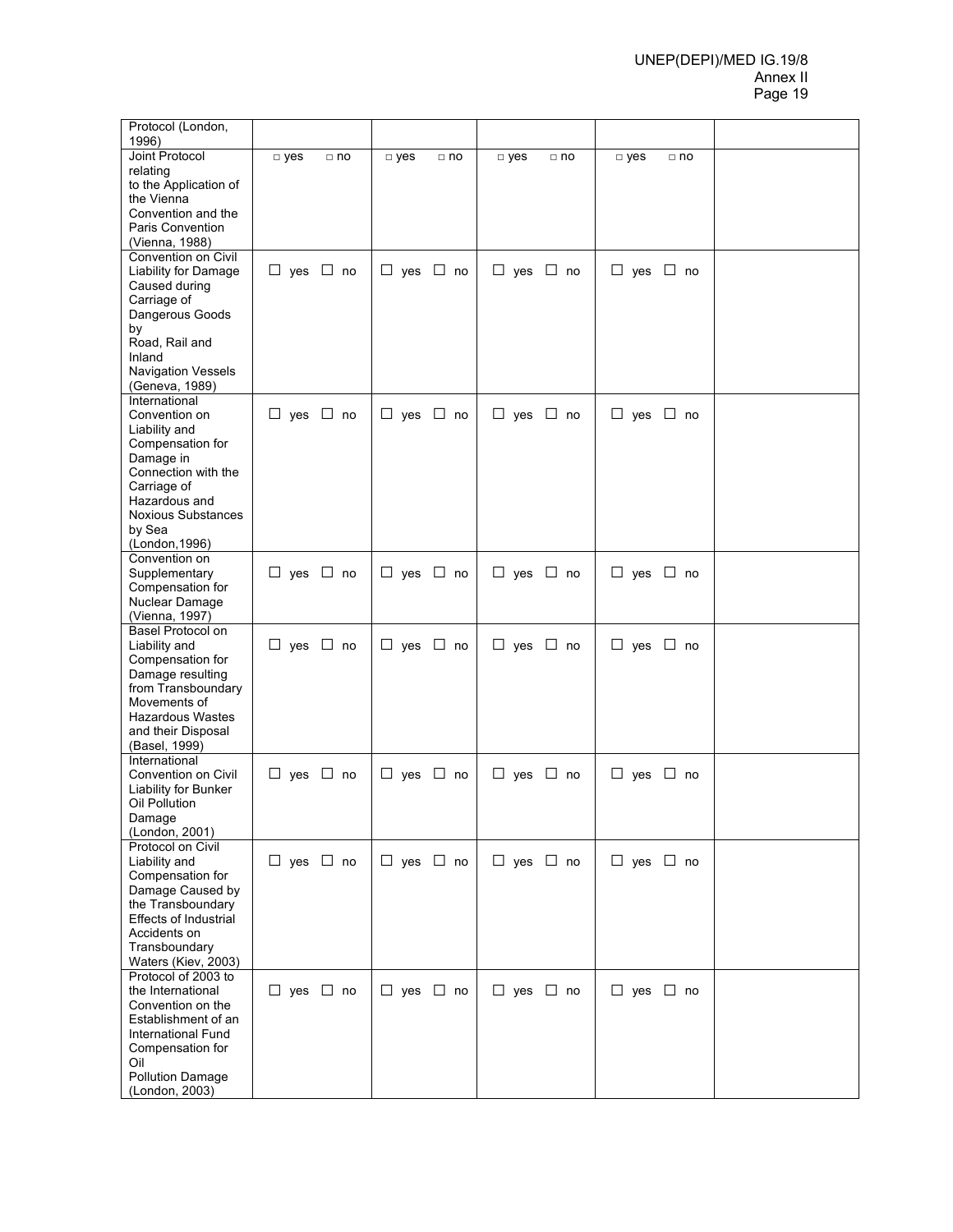| Participation constraints are related to:                     |                               |                                   |                                |                                |  |  |  |
|---------------------------------------------------------------|-------------------------------|-----------------------------------|--------------------------------|--------------------------------|--|--|--|
| Lack of<br>legal/administrative<br>implementation<br>measures | Lack of technical<br>Capacity | Lack of institutional<br>Capacity | Lack of financial<br>Resources | Other <sup>4</sup> constraints |  |  |  |
| yes □ no<br>$\Box$                                            | yes □ no                      | $\Box$ yes $\Box$ no              | $\Box$ yes $\Box$ no           | yes □ no<br>ப                  |  |  |  |
| 4. Other constraints :                                        |                               |                                   |                                |                                |  |  |  |

*Question 3<sup>5</sup>* **:** *Has the Party adopted any legislation to implement the EC Directive 2004/35/CE ?*  □ yes □ no

**Please describe the adopted legislation to implement the EC Directive 2004/35/CE (optional question)** 

# *Guidelines 8 and 9 - Damage*

| Question 4: Legislation regulating environmental damage                                                            |                          |                                                                            |                         |  |  |  |
|--------------------------------------------------------------------------------------------------------------------|--------------------------|----------------------------------------------------------------------------|-------------------------|--|--|--|
| If legislation regulating environmental damage has been<br>adopted, please insert in the row below its definition: |                          | Not Adopted                                                                | In process              |  |  |  |
| Definition of Damage:                                                                                              |                          | $\Box$ yes                                                                 | $\Box$ yes $\Box$<br>no |  |  |  |
|                                                                                                                    |                          | Constraints related to the adoption of legislation and its implementation: |                         |  |  |  |
| Inadequate legal implementation<br>measures                                                                        | $\Box$ yes $\Box$ no     | $\Box$ yes $\Box$ no                                                       | $\Box$ yes $\Box$ no    |  |  |  |
| Lack of financial resources                                                                                        | $\Box$ yes $\Box$ no     | $\Box$ yes $\Box$ no                                                       | $\Box$ yes $\Box$ no    |  |  |  |
| Lack of institutional capacity                                                                                     | $\Box$ yes $\Box$ no     | $\Box$ yes $\Box$ no                                                       | $\Box$ yes $\Box$<br>no |  |  |  |
| Lack of technical capacity                                                                                         | $\Box$ yes $\Box$ no     | $\Box$ yes $\Box$ no                                                       | $\Box$ ves<br>no        |  |  |  |
| Lack of technical capacity                                                                                         | $\Box$ yes<br>$\Box$ no  | $\sqcup$ yes $\sqcup$<br>no                                                | $\Box$ ves<br>no        |  |  |  |
| Other constraints <sup>6</sup>                                                                                     | $\sqcup$ yes $\sqcup$ no |                                                                            |                         |  |  |  |
| 6. Other constraints                                                                                               |                          | 6. Other constraints                                                       | 6. Other constraints    |  |  |  |

<sup>&</sup>lt;sup>4</sup> If you wish to specify « Other constraints », please enter the information in the row below that has the same number as the respective footnote.<br><sup>5</sup> This question is addressed to those Parties which are members of the

respective footnote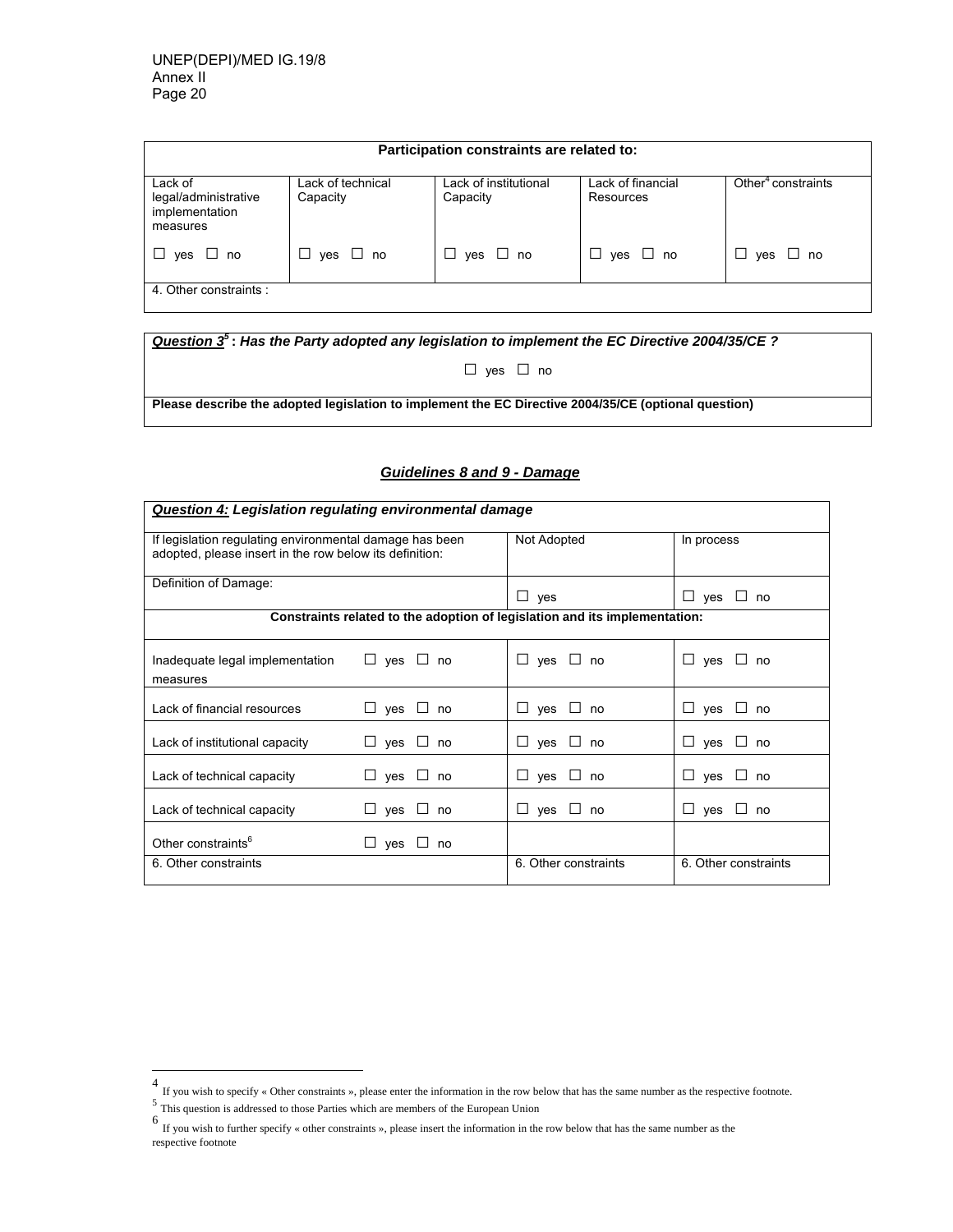# *Guideline 10,11,13,14,15 - Compensation for Damage and Damage Assessment*

|                                                                                                                                                                                                                             |                                                                                                                                       | Question 5 (optional) : Environmental damage in the Party's legislation include the following elements:                                                                                                                     |                                                                                        |                                                                                                                     |                                   |  |
|-----------------------------------------------------------------------------------------------------------------------------------------------------------------------------------------------------------------------------|---------------------------------------------------------------------------------------------------------------------------------------|-----------------------------------------------------------------------------------------------------------------------------------------------------------------------------------------------------------------------------|----------------------------------------------------------------------------------------|---------------------------------------------------------------------------------------------------------------------|-----------------------------------|--|
| a) Costs of<br>activities and<br>studies to assess<br>the damage                                                                                                                                                            | b) Costs of the<br>preventive<br>measures including<br>measures to<br>prevent a threat of<br>damage or an<br>aggravation of<br>damage | c) Costs of measures<br>undertaken or to be<br>undertaken to clean up,<br>restore and reinstate the<br>impaired environment,<br>including the cost of<br>monitoring and control of the<br>effectiveness of such<br>measures | d) Diminution in<br>value of natural or<br>biological resources<br>pending restoration | e) Compensation<br>by equivalent if<br>the impaired<br>environment<br>cannot return to<br>its previous<br>condition | f) Other elements <sup>7</sup>    |  |
| $\Box$ yes $\Box$ no                                                                                                                                                                                                        | $\Box$ yes $\Box$ no                                                                                                                  | $\Box$ yes $\Box$ no                                                                                                                                                                                                        | $\Box$ yes $\Box$ no                                                                   | $\Box$ yes $\Box$ no                                                                                                | $\Box$ yes $\Box$ no              |  |
| 7. "Other elements":                                                                                                                                                                                                        |                                                                                                                                       |                                                                                                                                                                                                                             |                                                                                        |                                                                                                                     |                                   |  |
|                                                                                                                                                                                                                             |                                                                                                                                       | Implementation constraints in introducing any of the above elements of compensation in the Party's                                                                                                                          |                                                                                        |                                                                                                                     |                                   |  |
|                                                                                                                                                                                                                             |                                                                                                                                       | Legislation is related to:                                                                                                                                                                                                  |                                                                                        |                                                                                                                     |                                   |  |
| Lack of<br>specialized<br><i><u><b>Institutes</b></u></i>                                                                                                                                                                   | Lack of reliability<br>of Data                                                                                                        | Lack of BAT (best<br>available technology)                                                                                                                                                                                  | Lack of trained<br>Personnel                                                           | Inadequate<br>participation by<br>the civil society                                                                 | Other<br>Constraints <sup>8</sup> |  |
| $\Box$ yes $\Box$ no                                                                                                                                                                                                        | $\Box$ yes $\Box$ no                                                                                                                  | $\Box$ yes $\Box$ no                                                                                                                                                                                                        | $\Box$ yes $\Box$ no                                                                   | $\Box$ yes $\Box$ no                                                                                                | $\Box$ yes $\Box$ no              |  |
| 8 "Other constraints":                                                                                                                                                                                                      |                                                                                                                                       |                                                                                                                                                                                                                             |                                                                                        |                                                                                                                     |                                   |  |
|                                                                                                                                                                                                                             |                                                                                                                                       | Question 6 (optional) : Does the Party's legislation provide that the competent authority can decide that no                                                                                                                |                                                                                        |                                                                                                                     |                                   |  |
|                                                                                                                                                                                                                             |                                                                                                                                       | further reinstatement measures should be taken if their cost would be disproportionate to the consequent                                                                                                                    |                                                                                        |                                                                                                                     |                                   |  |
| environmental benefits?                                                                                                                                                                                                     |                                                                                                                                       | $\Box$ yes $\Box$ no                                                                                                                                                                                                        |                                                                                        |                                                                                                                     |                                   |  |
|                                                                                                                                                                                                                             |                                                                                                                                       | Question 7 : Does the Party's legislation provide for compensation for diminution in value ? (Guid. 10-d) :                                                                                                                 |                                                                                        |                                                                                                                     |                                   |  |
|                                                                                                                                                                                                                             |                                                                                                                                       | $\Box$ yes $\Box$ no; ; if so, under what criteria is the relevant amount determined:                                                                                                                                       |                                                                                        |                                                                                                                     |                                   |  |
|                                                                                                                                                                                                                             | of the above mentioned EU Directive?                                                                                                  | The criteria for 'compensatory remediation provided for in Annex II                                                                                                                                                         | Other <sup>9</sup> criteria?                                                           |                                                                                                                     |                                   |  |
| $\Box$ yes $\Box$ no                                                                                                                                                                                                        |                                                                                                                                       |                                                                                                                                                                                                                             | $\Box$ yes $\Box$ no                                                                   |                                                                                                                     |                                   |  |
| 9. "Other criteria"                                                                                                                                                                                                         |                                                                                                                                       |                                                                                                                                                                                                                             |                                                                                        |                                                                                                                     |                                   |  |
|                                                                                                                                                                                                                             |                                                                                                                                       | Question 8 : Does the Party's legislation provide for compensation by equivalents (Guideline 10-e)?                                                                                                                         |                                                                                        |                                                                                                                     |                                   |  |
|                                                                                                                                                                                                                             |                                                                                                                                       | $\Box$ yes $\Box$ no; , If the answer is yes what kind of equivalents are envisaged:                                                                                                                                        |                                                                                        |                                                                                                                     |                                   |  |
|                                                                                                                                                                                                                             | for in Annex II of the above mention EU Directive?                                                                                    | The equivalent provided for 'compensatory remediation provided                                                                                                                                                              | Other <sup>10</sup> criteria?                                                          |                                                                                                                     |                                   |  |
| $\Box$ yes $\Box$ no                                                                                                                                                                                                        |                                                                                                                                       |                                                                                                                                                                                                                             | $\sqcup$ yes<br>⊔ no                                                                   |                                                                                                                     |                                   |  |
| 10. " Other criteria"                                                                                                                                                                                                       |                                                                                                                                       |                                                                                                                                                                                                                             |                                                                                        |                                                                                                                     |                                   |  |
| Question 9: Does the Party's legislation allow for the use of non-economic values, such as spiritual and<br>cultural values, in the determination of compensation for diminution in value or compensation by<br>equivalent? |                                                                                                                                       |                                                                                                                                                                                                                             |                                                                                        |                                                                                                                     |                                   |  |
|                                                                                                                                                                                                                             |                                                                                                                                       | $\Box$ yes $\Box$ no                                                                                                                                                                                                        |                                                                                        |                                                                                                                     |                                   |  |
|                                                                                                                                                                                                                             |                                                                                                                                       | Question 10: Does the Party's legislation provide for thresholds of significance to compensate                                                                                                                              |                                                                                        |                                                                                                                     |                                   |  |
| environmental damage?                                                                                                                                                                                                       |                                                                                                                                       |                                                                                                                                                                                                                             |                                                                                        |                                                                                                                     |                                   |  |
|                                                                                                                                                                                                                             |                                                                                                                                       | $\Box$ yes $\Box$ no                                                                                                                                                                                                        |                                                                                        |                                                                                                                     |                                   |  |

 $\overline{a}$ 

 $<sup>7</sup>$  If the answer is in the affirmative, please specify it in the row below that has the same number as the respective footnote</sup>

 $8\,$  If the answer is in the affirmative, please specify it in the row below that has the same number as the respective footnote

 $9<sup>9</sup>$  If the answer is in the affirmative, please specify it in the row below that has the same number as the respective footnote

<sup>&</sup>lt;sup>10</sup> If the answer is in the affirmative, please specify it in the row below that has the same number as the respective footnote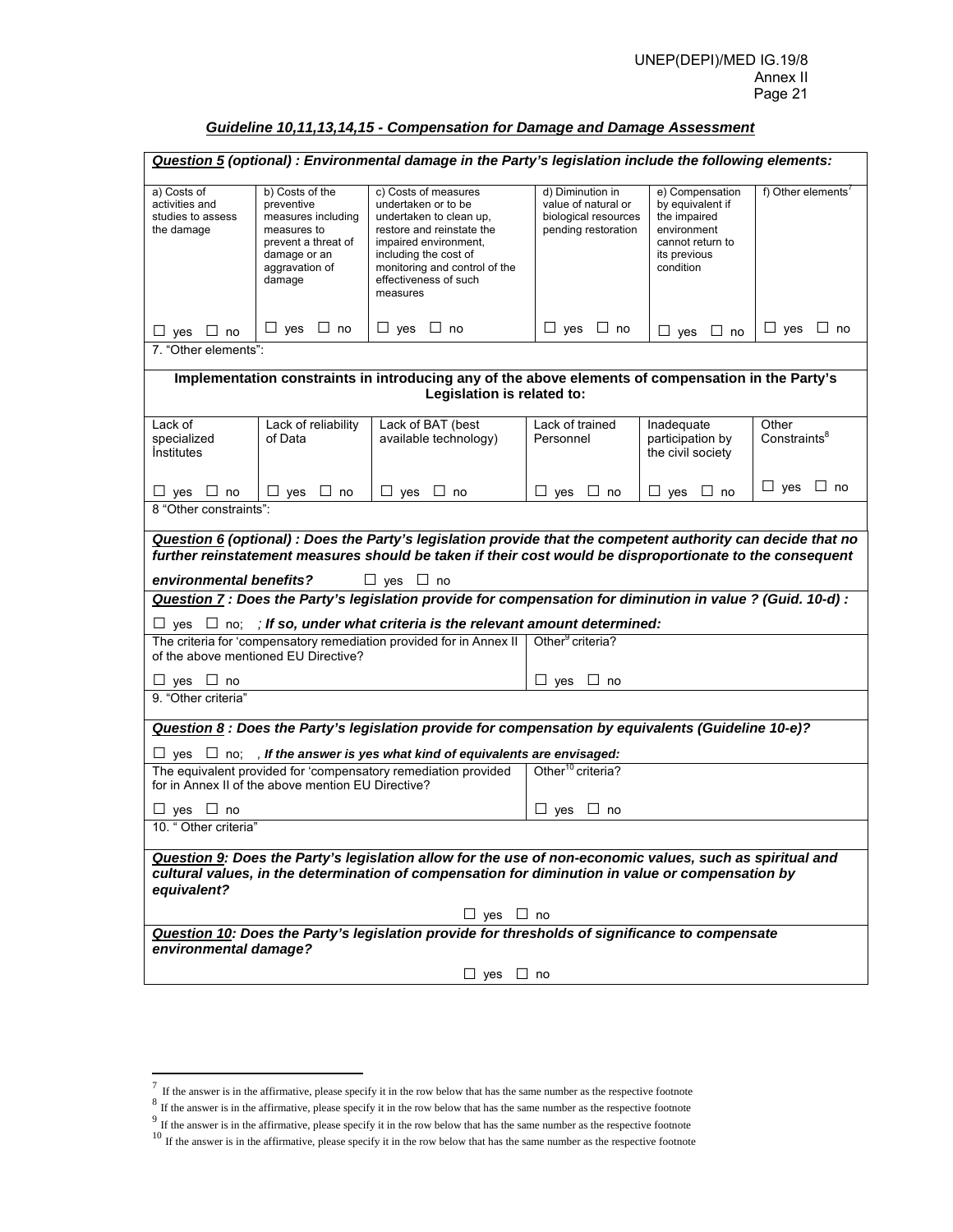.

l

| Question 11: What are the sources of information available to the Party on the previous condition of<br>the environment (so-called baseline condition) in order to assess the extent of environmental damage?                                                                                                                                         |                                                                     |                                    |                              |                      |                     |  |  |
|-------------------------------------------------------------------------------------------------------------------------------------------------------------------------------------------------------------------------------------------------------------------------------------------------------------------------------------------------------|---------------------------------------------------------------------|------------------------------------|------------------------------|----------------------|---------------------|--|--|
| c) Other sources <sup>11</sup><br>a) the National Baseline Budgets of<br>b) the Biodiversity Inventory as<br>Pollution Emission and Releases as<br>referred<br>referred to in Guideline 11<br>to in Guideline 11                                                                                                                                      |                                                                     |                                    |                              |                      |                     |  |  |
| $\Box$ yes $\Box$ no<br>$\Box$ yes $\Box$ no<br>$\Box$ yes $\Box$ no                                                                                                                                                                                                                                                                                  |                                                                     |                                    |                              |                      |                     |  |  |
| 11 "Other sources":                                                                                                                                                                                                                                                                                                                                   |                                                                     |                                    |                              |                      |                     |  |  |
| Implementation constraints in getting the information not provided by the sources referred to in<br><b>Guidelines 11</b>                                                                                                                                                                                                                              |                                                                     |                                    |                              |                      |                     |  |  |
| Lack of<br>specialized<br><i><u><b>Institutes</b></u></i>                                                                                                                                                                                                                                                                                             | Lack of reliability<br>of Data                                      | Lack of BAT                        | Lack of trained<br>personnel |                      | Other <sup>12</sup> |  |  |
| $\Box$ no<br>$\Box$ ves                                                                                                                                                                                                                                                                                                                               | $\Box$ yes $\Box$ no                                                | $\Box$ yes $\Box$ no               | $\Box$ ves<br>$\perp$<br>no  | $\Box$ yes $\Box$ no | $\Box$ yes<br>no.   |  |  |
| 12." Other sources"                                                                                                                                                                                                                                                                                                                                   | <b>Question 12: Does the Party's legislation:</b>                   |                                    |                              |                      |                     |  |  |
| b) cover all the four elements of<br>c) provide for joint and several<br>a) provide that compensation for<br>environmental damage is earmarked<br>liability in case of pollution of a<br>traditional damage as referred to<br>for interventions in the environmental<br>in Guideline 14?<br>diffuse character?(Guideline 15)<br>field? (Guideline 13) |                                                                     |                                    |                              |                      |                     |  |  |
|                                                                                                                                                                                                                                                                                                                                                       | $\sqcup$ yes $\sqcup$ no<br>13. Please specify the missing elements | $\Box$ yes $\Box$ no <sup>13</sup> |                              | $\Box$ yes           | no                  |  |  |

# **Guidelines 16, 17, 18 – Preventive and Remedial measures; Channelling of liability**

| Question 13 : Under the Party's legislation, is the operator bound to take the preventive and remedial<br>measures referred to in Guideline 10 (b) and (c)?                                                                                  |                                           |                                                    |                                               |  |  |  |  |
|----------------------------------------------------------------------------------------------------------------------------------------------------------------------------------------------------------------------------------------------|-------------------------------------------|----------------------------------------------------|-----------------------------------------------|--|--|--|--|
|                                                                                                                                                                                                                                              | $\Box$ yes $\Box$ no                      |                                                    |                                               |  |  |  |  |
| Question 14: How does the Party's legislation regulate the taking of the above preventive or remedial<br>measures, when the operator fails to take such measures or cannot be identified or is not liable under<br>the existing legislation: |                                           |                                                    |                                               |  |  |  |  |
| a) the Party takes both<br>measures and recovers<br>the cost from the<br>operator, where<br>appropriate?                                                                                                                                     | b) no measures are<br>taken by the Party? | c) the Party takes<br>only preventive<br>measures? | d) the Party takes only<br>remedial measures? |  |  |  |  |
| ves<br>no                                                                                                                                                                                                                                    | $\sqcup$ ves<br>∟ no                      | yes                                                | ves                                           |  |  |  |  |

 $11$  If the answer is in the affirmative, please specify it in the row below that has the same number as the respective footnote

 $12$  If the answer is in the affirmative, please specify it in the row below that has the same number as the respective footnote

<sup>&</sup>lt;sup>13</sup> If the answer is No, please describe in the row below that has the same number as the footnote, what are the missing elements?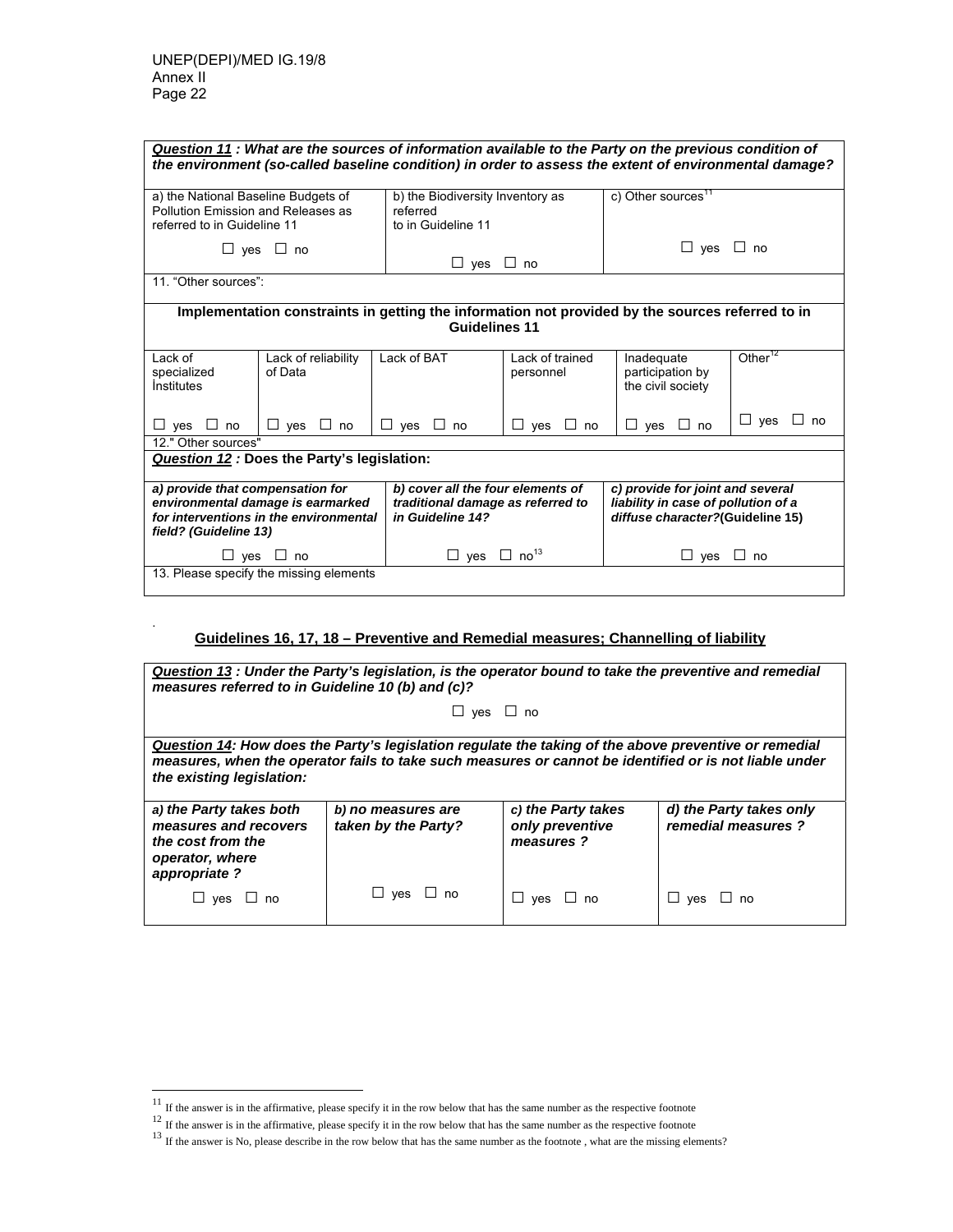| Question 15 (optional): Under the Party's legislation, is liability imposed also on subjects<br>different from the operator, as defined in Guideline 18 ? |                               |                                |                                         |                                |  |  |  |
|-----------------------------------------------------------------------------------------------------------------------------------------------------------|-------------------------------|--------------------------------|-----------------------------------------|--------------------------------|--|--|--|
| and If so, what other subjects:<br>$\Box$ no<br>ves                                                                                                       |                               |                                |                                         |                                |  |  |  |
| a) Captain of ship?                                                                                                                                       | b) Classification<br>society? | Owner of a<br>hazardous cargo? | Owner of an off-<br>shore installation? | Other subjects <sup>14</sup> ? |  |  |  |
| $\Box$ yes $\Box$ no                                                                                                                                      | ves<br>no<br>ш<br>ப           | ves<br>no<br>⊔<br>$\perp$      | yes<br>no<br>$\perp$                    | yes<br>no                      |  |  |  |
| 14. "Other subjects":                                                                                                                                     |                               |                                |                                         |                                |  |  |  |
| Question 16(optional): Does the party's legislation provide for a definition of operator different                                                        |                               |                                |                                         |                                |  |  |  |
| from that provided in Guideline 18?<br>$\sqcup$ no<br>ves                                                                                                 |                               |                                |                                         |                                |  |  |  |
| If yes, please specify the definition :                                                                                                                   |                               |                                |                                         |                                |  |  |  |

# **Guidelines 19, 20,21,22 – Standards of liability**

|                                                                                                                                                                      |                            | Question 17 (optional) : Does the party's legislation include provisions related to:                                                                                                                   |                                     |                                                      |                      |                                                                                                                  |
|----------------------------------------------------------------------------------------------------------------------------------------------------------------------|----------------------------|--------------------------------------------------------------------------------------------------------------------------------------------------------------------------------------------------------|-------------------------------------|------------------------------------------------------|----------------------|------------------------------------------------------------------------------------------------------------------|
| a) General civil extra-contractual<br>liability (also called tort or delictual<br>liability)                                                                         |                            | of State organs                                                                                                                                                                                        | b) General administrative liability | environment)                                         |                      | c) Environmental liability (special<br>liability provisions applying to the<br>environment, including the marine |
|                                                                                                                                                                      | $\Box$ yes $\Box$ no       |                                                                                                                                                                                                        | $\Box$ yes $\Box$ no                |                                                      | $\Box$ yes $\Box$ no |                                                                                                                  |
|                                                                                                                                                                      |                            | Question 18: What is the basis standard of liability established under the Party's legislation law for                                                                                                 |                                     |                                                      |                      |                                                                                                                  |
|                                                                                                                                                                      | a) Environmental damage    |                                                                                                                                                                                                        |                                     | b) Traditional damage                                |                      |                                                                                                                  |
| -Strict liability?                                                                                                                                                   | -Fault liability?          | -A combination of<br>the two?                                                                                                                                                                          | -Strict liability?                  | -Fault liability?                                    |                      | -A combination of<br>the two?                                                                                    |
| $\Box$ yes $\Box$ no                                                                                                                                                 | $\Box$ yes $\Box$ no       | $\Box$ yes $\Box$ no                                                                                                                                                                                   | $\Box$ yes $\Box$ no                | $\Box$ yes $\Box$ no                                 |                      | $\Box$ yes $\Box$ no                                                                                             |
| legislation?                                                                                                                                                         |                            | Question 19: Is absolute liability for either environmental or traditional damage applied by the Party's                                                                                               |                                     |                                                      |                      |                                                                                                                  |
|                                                                                                                                                                      |                            |                                                                                                                                                                                                        | $\Box$ yes $\Box$ no                |                                                      |                      |                                                                                                                  |
| If so, please specify in what cases:                                                                                                                                 |                            |                                                                                                                                                                                                        |                                     |                                                      |                      |                                                                                                                  |
|                                                                                                                                                                      |                            | Question 20 (optional): Does the Party's legislation:                                                                                                                                                  |                                     |                                                      |                      |                                                                                                                  |
| a) Apply fault based<br>liability in cases of<br>environmental damage<br>resulting from activities<br>not covered by any of the<br><b>Protocols to the Barcelona</b> | multiparty<br>causation of | b) Provide for<br>c) Provide for joint and<br>several liability in case of<br>apportionment of<br>liability in case of<br>multy-party causation of<br>damage? (Guideline 21)<br>damage? (Guideline 21) |                                     | d) Define an incident as<br>defined in Guideline 22? |                      |                                                                                                                  |
| <b>Convention? (Guideline</b><br>20)<br>$\Box$ yes $\Box$ no<br>If so, you may specify what<br>are the activities in question:                                       | □<br>ves                   | $\Box$ no                                                                                                                                                                                              | □<br>ves<br>$\Box$ no               |                                                      | $\Box$ yes $\Box$ no | If not, please specify here<br>what are the differences:                                                         |

l

<sup>&</sup>lt;sup>14</sup> If the answer is in the affirmative, please specify it in the row below that has the same number as the respective footnote.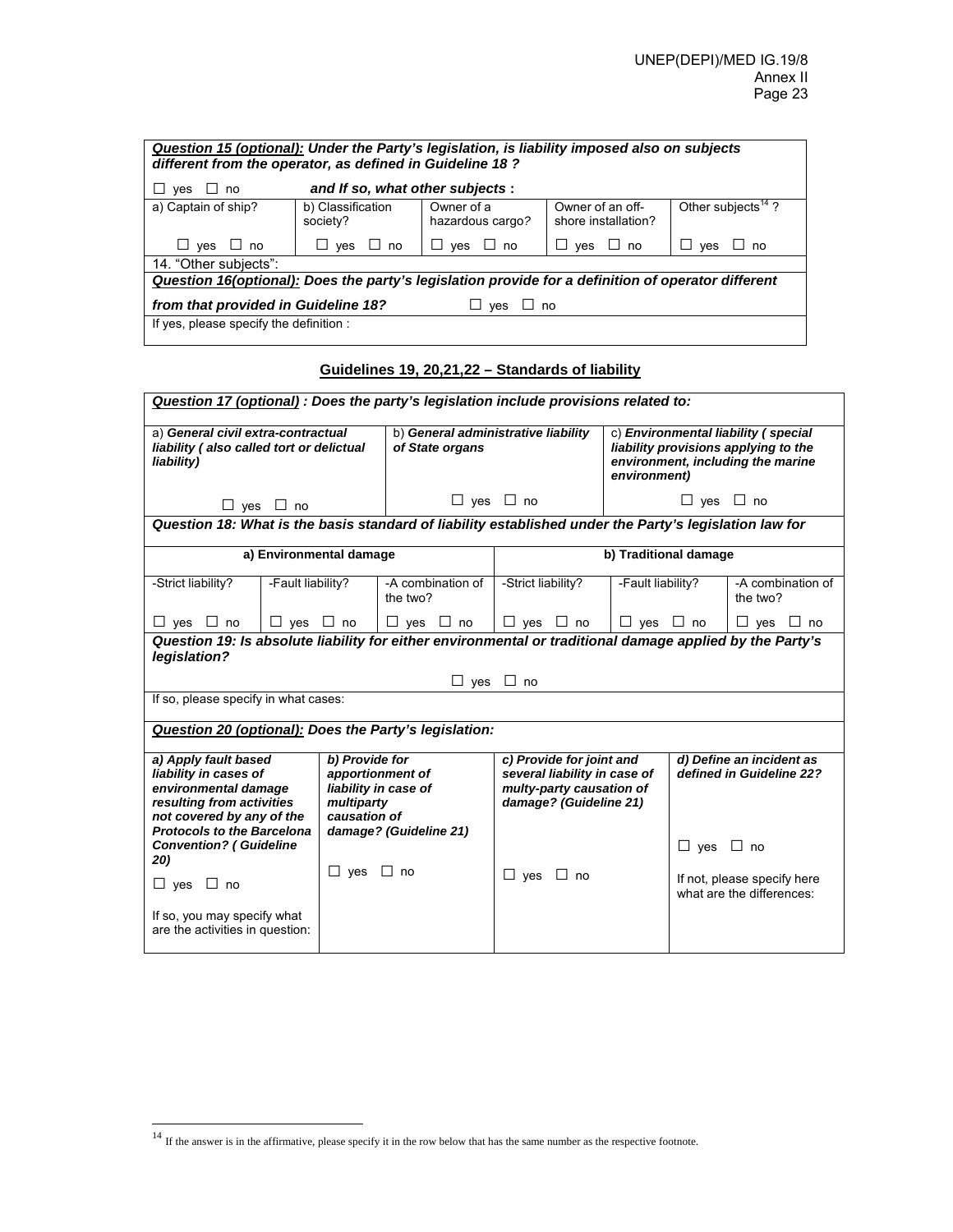# **Guidelines 23, 24 - Exemptions of Liability and Limitations of liability**

| Question 21 : What are the exemptions for liability provided for under the Party's legislation?           |                                                                                                                                                                               |                                |                                   |                      |  |  |  |
|-----------------------------------------------------------------------------------------------------------|-------------------------------------------------------------------------------------------------------------------------------------------------------------------------------|--------------------------------|-----------------------------------|----------------------|--|--|--|
| a) force majeure                                                                                          | c) Act of terrorism<br>b) act of war,<br>d) order or<br>e) other<br>exemptions $15$ ?<br>hostilities, civil war,<br>compulsory measure<br>insurrection<br>of public authority |                                |                                   |                      |  |  |  |
| $ves \Box$ no                                                                                             | $\Box$ yes $\Box$ no                                                                                                                                                          | $\sqcup$ ves<br>$\sqcup$ no    | $ves \Box$ no<br>⊔                | $\sqcup$ ves<br>∟ no |  |  |  |
| 15: "Other exemptions"                                                                                    |                                                                                                                                                                               |                                |                                   |                      |  |  |  |
| Question 22: Does the Party's legislation, including the treaties in force for the Party, provide for any |                                                                                                                                                                               |                                |                                   |                      |  |  |  |
| financial limits of liability ? $\square$ yes $\square$ no: if the answer is in the affirmative :         |                                                                                                                                                                               |                                |                                   |                      |  |  |  |
| a) for what kind of activities:                                                                           |                                                                                                                                                                               |                                |                                   |                      |  |  |  |
| a) Navigation?                                                                                            |                                                                                                                                                                               | b) Ultra hazardous activities? | c) Other activities <sup>16</sup> |                      |  |  |  |
| $\sqcup$ yes $\sqcup$ no<br>$\sqcup$ yes $\sqcup$ no<br>$\sqcup$ yes<br>∟l no                             |                                                                                                                                                                               |                                |                                   |                      |  |  |  |
| 16 " Other activities":                                                                                   |                                                                                                                                                                               |                                |                                   |                      |  |  |  |
| b) Are these financial limits of liability re-evaluated on a regular basis?                               |                                                                                                                                                                               |                                |                                   |                      |  |  |  |
|                                                                                                           |                                                                                                                                                                               | $ves \Box$ no                  |                                   |                      |  |  |  |

**Guidelines 26, 27- Time limits**

*Question 23(optional): Does the Party's legislation apply a two-tier system of shorter and longer periods to commenceproceedings for compensation?* 

□ yes □ no; *if yes : how long do the statutes of limitations last for* :

| a) shorter period lasting for                               | b) longer period lasting for |                                                     | c) one-tier period lasting for |
|-------------------------------------------------------------|------------------------------|-----------------------------------------------------|--------------------------------|
| Question 24 : From when does the statute of limitation run: |                              |                                                     |                                |
| a) In case of an incident consisting of a series of         |                              | b) In case of an incident consisting of a series of |                                |
| occurrences having the same origin?                         |                              | occurrences?                                        |                                |
|                                                             |                              |                                                     |                                |
| Please specify:                                             |                              | Please specify:                                     |                                |
|                                                             |                              |                                                     |                                |

#### **Guideline 28 - Financial and Security Scheme**

|                                                       | Question 25: Does the Party's legislation require that the operator of activities covered by these<br>Guidelines participates in a financial security scheme or financial quarantee to cover liability? |                            |  |
|-------------------------------------------------------|---------------------------------------------------------------------------------------------------------------------------------------------------------------------------------------------------------|----------------------------|--|
| $\Box$ yes $\Box$ no                                  |                                                                                                                                                                                                         |                            |  |
|                                                       | If so :                                                                                                                                                                                                 |                            |  |
|                                                       | a) in what form :                                                                                                                                                                                       |                            |  |
| Insurance contract?                                   | <b>Financial guarantee?</b>                                                                                                                                                                             | Other form <sup>17</sup> ? |  |
|                                                       |                                                                                                                                                                                                         |                            |  |
| $\sqcup$ yes $\sqcup$ no                              | $\sqcup$ yes<br>$\sqcup$ no                                                                                                                                                                             | $\sqcup$ ves<br>∩ Li       |  |
| 17. "Other form":                                     |                                                                                                                                                                                                         |                            |  |
| and<br>b) for what kind of activities? Please specify |                                                                                                                                                                                                         |                            |  |
|                                                       | If the answer to question 24 is No.                                                                                                                                                                     |                            |  |
| regime in the cases mentioned by this quideline?      | Question 26: How does the party envisage the possibility of establishing a compulsory insurance                                                                                                         |                            |  |

l

<sup>&</sup>lt;sup>15</sup> If the answer is in the affirmative, please specify it in the row below that has the same number as the respective footnote.

<sup>&</sup>lt;sup>16</sup> If the answer is the affirmative, please specify it in the row below that has the same number as the respective footnote.

<sup>&</sup>lt;sup>17</sup> If the answer is the affirmative, please specify it in the row below that has the same number as the respective footnote.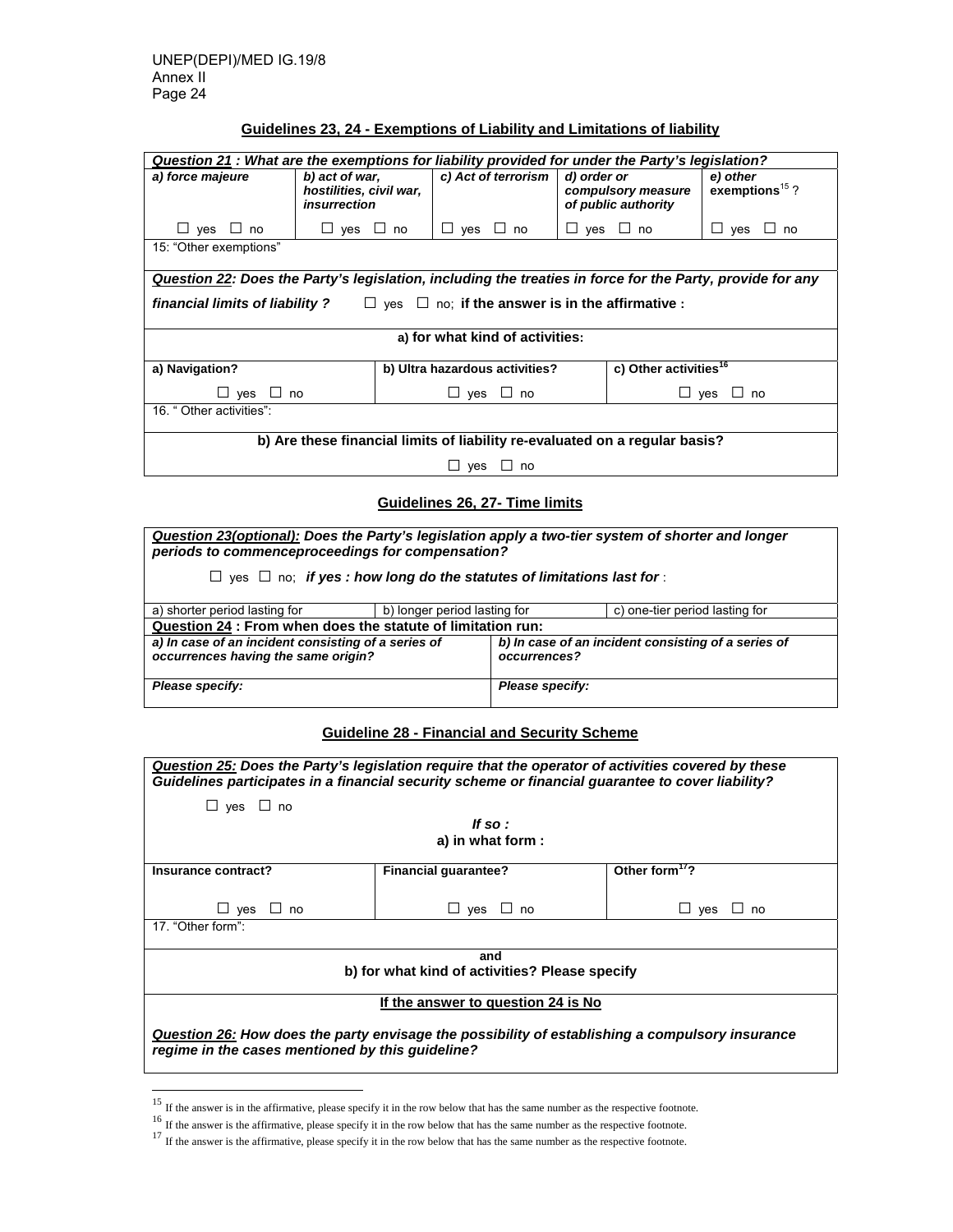| Please specify:                                                                                              |             |                          |  |
|--------------------------------------------------------------------------------------------------------------|-------------|--------------------------|--|
| Question 27 : Have the operators voluntarily established financial and security schemes?                     |             |                          |  |
| $\Box$ yes $\Box$ no                                                                                         |             |                          |  |
| Question 28: Are financial and security schemes available on the market to cover environmental<br>liability? |             |                          |  |
| ves                                                                                                          | $\sqcup$ no | The market is developing |  |

## *Guideline 29 - Mediterranean Compensation Fund*

**Please refer to Part No.3 of the Reporting format** 

## *Guideline 30 - Access to information*

| <b>Question 29:</b> Are the competent authorities of the Party bound by any specific procedure to give<br>public access to information as regards environmental damage or the threat thereof, as well as<br>measures taken to receive compensation for it? |                                                                                                                                              |                                                                             |  |
|------------------------------------------------------------------------------------------------------------------------------------------------------------------------------------------------------------------------------------------------------------|----------------------------------------------------------------------------------------------------------------------------------------------|-----------------------------------------------------------------------------|--|
| $\Box$ yes $\Box$ no                                                                                                                                                                                                                                       |                                                                                                                                              |                                                                             |  |
| 1- When the answer is in the affirmative:<br>2- When the answer is No                                                                                                                                                                                      |                                                                                                                                              |                                                                             |  |
| a) Do they have a specific<br>time limit to reply to<br>requests for information?                                                                                                                                                                          | b) Is information provided also to<br>applicants who are not directly<br>affected by an incident, and, in<br>particular, to non governmental | c) For what reasons the information<br>could be refused?<br>Please specify: |  |
| $\Box$ yes $\Box$ no                                                                                                                                                                                                                                       | organizations for the protection of<br>the environment?                                                                                      |                                                                             |  |
| If so, what is the time limit?<br>Please specify:                                                                                                                                                                                                          | $\sqcup$ ves<br>no                                                                                                                           |                                                                             |  |

# *Guideline 31 - Action for compensation*

| brought by:                                                                                                                                                      | Question 30: Under the Party's legislation, action for compensation for environmental damage can be |                                |                      |
|------------------------------------------------------------------------------------------------------------------------------------------------------------------|-----------------------------------------------------------------------------------------------------|--------------------------------|----------------------|
| a) the State                                                                                                                                                     | b) other public entities<br>(regions, provinces, municipalities)                                    | c) civil society organisations | d) private persons   |
| $\Box$ yes $\Box$ no                                                                                                                                             | $\Box$ yes $\Box$ no                                                                                | $\Box$ yes $\Box$ no           | $\Box$ yes $\Box$ no |
| Question 31: If civil society organizations or private persons cannot bring an action, can they<br>intervene in the proceedings or present amicus curiae briefs? |                                                                                                     |                                |                      |
| ves                                                                                                                                                              |                                                                                                     |                                |                      |

# **PART 2 GENERAL QUESTIONS AND NEEDS ASSESSMENT**

## **I - Institutional Regime**

| No | Question 32: Does the Party have<br><b>Institutions</b><br>which deal with the issues of liability and<br>compensation for damage resulting from<br>pollution of the marine environment? | Specific competences in the field of liability<br>and compensation for damage resulting<br>from pollution of the marine environment |
|----|------------------------------------------------------------------------------------------------------------------------------------------------------------------------------------------|-------------------------------------------------------------------------------------------------------------------------------------|
|    | $\sqcup$ ves<br>$\Box$ no                                                                                                                                                                |                                                                                                                                     |
|    | Please describe in case the answer is yes :                                                                                                                                              |                                                                                                                                     |
|    | a) Institut's name                                                                                                                                                                       | b) any specific competence                                                                                                          |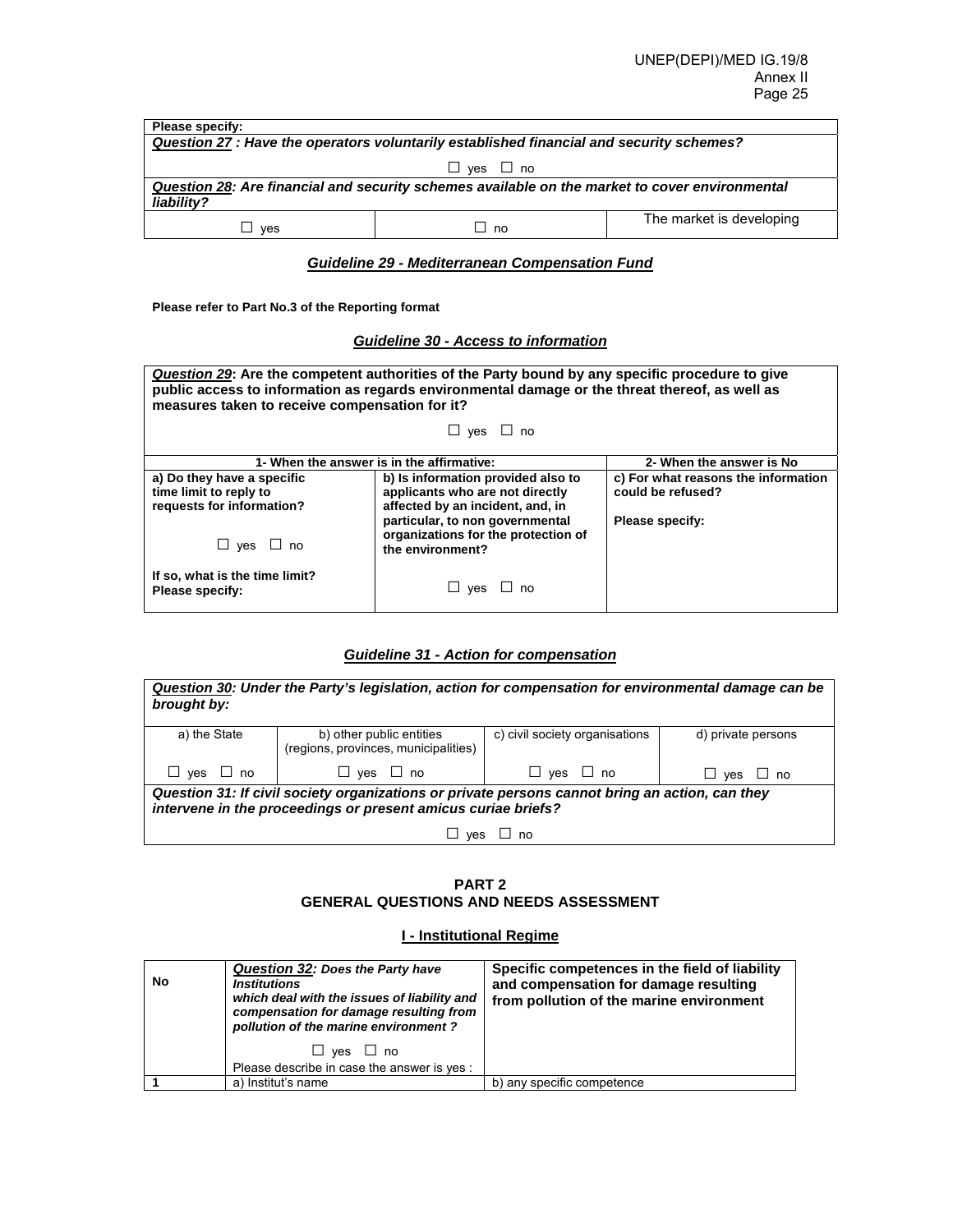## **II Case and Experience Studies (Optional Questions)**

| Question 33: Were your authorities confronted with any incident which provoked a substantive pollution of the<br>marine environment over the past five years?                             |           |  |
|-------------------------------------------------------------------------------------------------------------------------------------------------------------------------------------------|-----------|--|
| $\sqcup$ ves                                                                                                                                                                              | $\Box$ no |  |
| Question 34: Please briefly describe the incident, the damages<br>(environmental and traditional) and the measures undertaken in order to<br>determine liability and to pay compensation? |           |  |
| Question 35: Do you consider that the measures undertaken were sufficient?                                                                                                                | ۰         |  |
| ⊿ no<br>$\Box$ ves                                                                                                                                                                        |           |  |

# **PART 3**

#### **Other steps (optional)**

1. What measures would the Party suggest to enhance access and knowledge to these Guidelines by all stakeholders at the regional, national, local level?

2. Should a future Mediterranean liability and compensation regime also apply to activities which are not specifically regulated by the Barcelona Convention and its Protocols?

□ yes □ no

3. If so, what kind of activities:

| a. fishing                               | $\Box$ yes $\Box$ no |  |
|------------------------------------------|----------------------|--|
| b. aguaculture                           | $\Box$ yes $\Box$ no |  |
| c. activities producing underwater noise | $\Box$ yes $\Box$ no |  |
| d. ship dismantling                      | $\Box$ yes $\Box$ no |  |
| e. CO <sub>2</sub> sequestration         | $\Box$ yes $\Box$ no |  |
| f. other (please specify)                | $\Box$ yes $\Box$ no |  |

4. Should a future Mediterranean liability and compensation regime apply to activities covered by liability and compensation treaties listed in the Appendix to Guidelines which have not yet entered into force (pending their entry into force?

□ yes □ no

5. Should a future Mediterranean liability and compensation regime apply to Parties which are not yet parties to liability and compensation treaties listed in the Appendix to Guidelines (pending their participation to such treaties)?

#### □ yes □ no

6. How does the Party consider the possibility of establishing a compulsory insurance regime for the Mediterranean in the cases mentioned by Guidline 28?

7. What kind of synergies can be established with multilateral liability and compensation regimes already established, in particular the European Community regime?